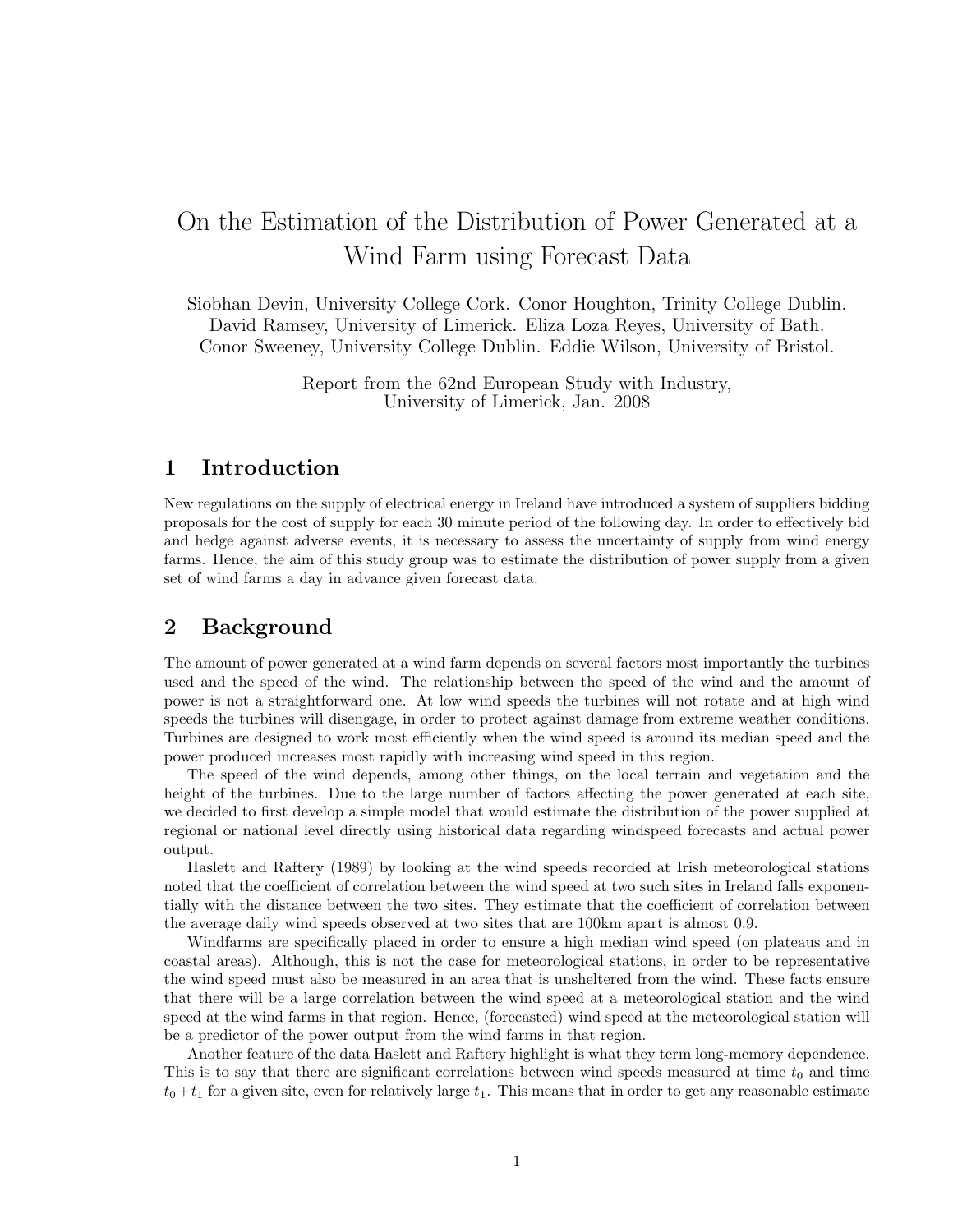of the wind speed at a site one or more days into the future using observed wind speeds, a reasonably complex time series model is required.

It was felt that the reason for this lies in the fact that the evolution of the weather occurs on a much larger than national scale and any predictions should be based on such a model. Since weather forecasts are based on such models, we proposed that the estimation of the distribution of the future power output should be based on weather forecasts rather than observed data. Such forecasts may be understood as a concise way of describing the recent evolution of weather patterns and this allows us to greatly simplify the model.

There are other seasonal factors that should be taken into account. Firstly, wind speed depends strongly on the time of day. The highest average speeds are observed at midday and the lowest average speeds are observed early in the morning. Also, wind speeds are on average 25% lower in summer than in winter. Hence, our estimation of the conditional distribution of power output given our explanatory variables could be improved by taking the time of day and the time of year into account.

# 3 The Simplest Model Proposed

The basic model aims to estimate the distribution of the total power output of any set of wind farms in a given region based on the forecast for wind speed at the local meteological station and historical data regarding actual power output. Assume that we wish to estimate the distribution of the power output  $k$ days in the future. Suppose we have observations  $(x_1, y_1), (x_2, y_2), \ldots, (x_n, y_n)$ , where  $x_i$  is the forecast of the wind speed on day i at the meteorological station (made k days in advance) and  $y_i$  is the actually observed power output from the wind farms on day i. Ideally, these forecasts should be made for the same time of day and at similar times of the year (say in the same month).

Suppose  $f_{X,Y}(x, y)$  is the (real, but unknown) joint density function for the forecast wind speed at the regional station X and the actual power output Y. Let  $f_X(x)$  be the density function of the forecast speed. The conditional density of the power output given the forecast speed is given by

$$
f_{Y|X}(y|x) = \begin{cases} \frac{f_{X,Y}(x,y)}{f_X(x)}, & f_X(x) > 0\\ 0, & \text{otherwise.} \end{cases}
$$

Our goal is to estimate  $f_{Y|X}(y|x)$  using kernel density estimation. Our estimates of the joint density function and this conditional density function will be denoted by  $f_{X,Y}(x, y)$  and  $f_{Y|X}(y|x)$ , respectively.

### 3.1 Kernel Density Estimation for the Distribution of a Single Random Variable

The idea of kernel density estimation can be thought of as a method of producing a smoothed histogram which estimates the density function of a random variable (or of several random variables). Firstly, we describe the intuition behind using kernel density estimation to estimate the density function of a single random variable.

Suppose we have observations  $x_1, x_2, \ldots, x_n$  of a random variable X (say wind speed). X will be placed on the horizontal axis of the graph and the estimate of the density function will be placed on the vertical axis. We place a curve around each data point  $x_i$ , such that each curve attains its highest point at the corresponding value of  $x_i$ , is symmetric about  $x_i$  and the area under each curve is  $\frac{1}{n}$ . The estimate of the density function of  $X$  is obtained by summing these curves. This ensures that the total area under the estimate of the density function is 1. This is illustrated in Figure 1.

It should be noted that the most important factor in the choice of the kernel is what is termed the bandwidth, which may be thought of as the degree of smoothing used. The larger the bandwidth the more the density estimate is smoothed. The form of the kernel corresponds to some density function and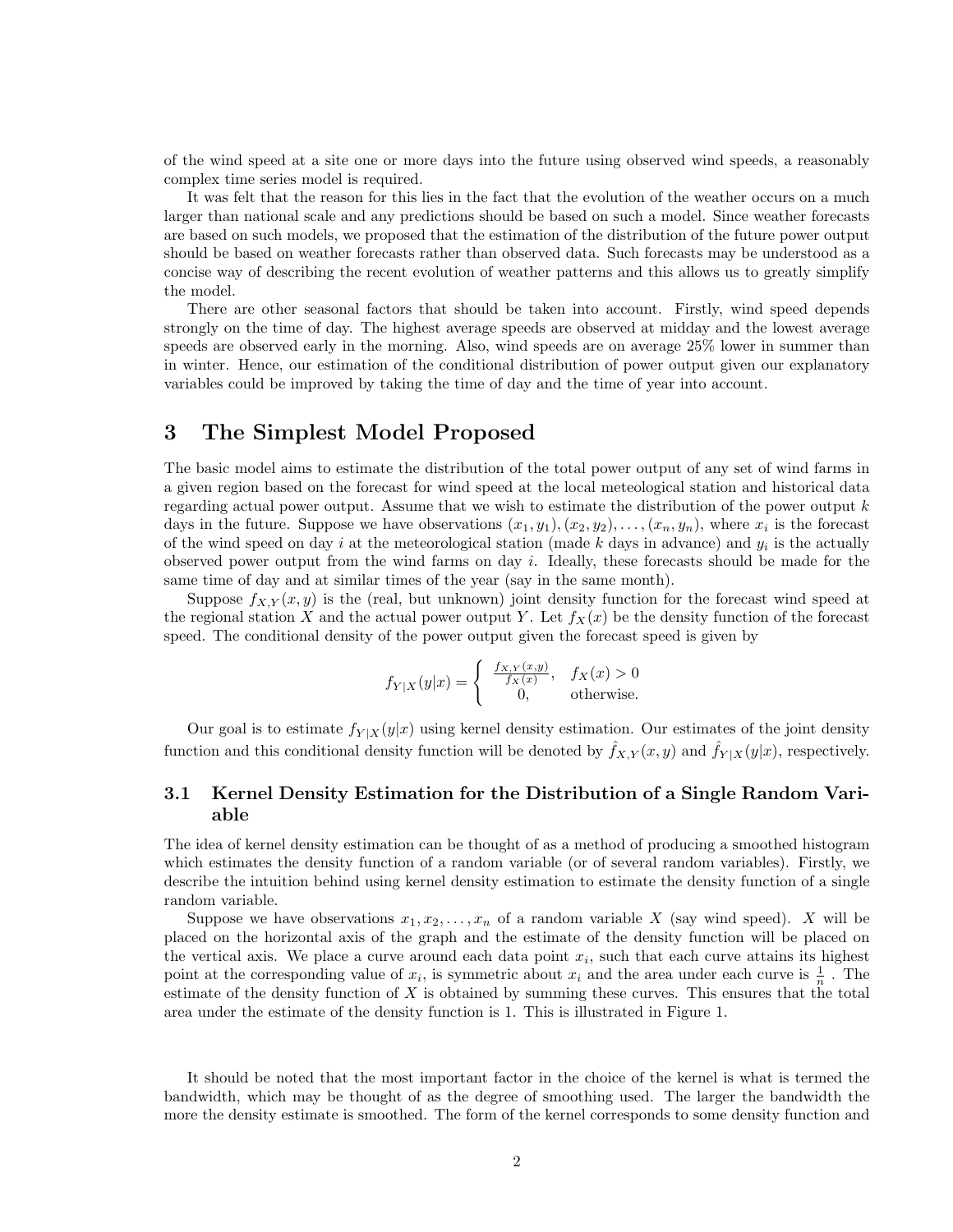

Figure 1: Use of Kernel Density Estimation to Estimate the Density Function of a Random Variable

the bandwidth may be thought of as the standard deviation of the density function used to define the kernel. In the diagram above, the kernel is based on the normal distribution (is bell-shaped). The form of the distribution used to define the kernel is not of great importance for samples of reasonable size, but the bandwith (degree of smoothing used) is of crucial importance. The use of too large a bandwidth leads to the estimate of the density function being over-smoothed, i.e. the density function will tend to be less concentrated than it should be. The use of too small a bandwidth leads to there being too many peaks in the estimate of the density function (undersmoothing). This is illustrated in Figures 2 and 3.

Statistical packages implementing kernel density estimation use methods to choose a near optimal bandwidth. The optimal bandwidth minimises the expected square error (mean integrated square error - MISE) from estimating the density function f (which is of course unknown). In order to do this, an initial bandwidth (based on a distribution whose standard deviation is a fraction of the standard deviation observed in the sample) is chosen to estimate the density function. This estimate is then used to estimate the MISE and choose a better bandwidth.

## 3.2 Kernel Density Estimation for the Joint Distribution of Two Random Variables

The idea of kernel estimation for joint distributions is similar. Suppose we wish to estimate the joint distribution of the variables  $X$  and  $Y$ . The graph describing the estimate of the joint distribution will be three-dimensional with the variables  $X$  and  $Y$  corresponding to the horizontal axes and the joint density corresponds to the vertical axis. In simplistic terms, a pair of observations  $(x, y)$  is more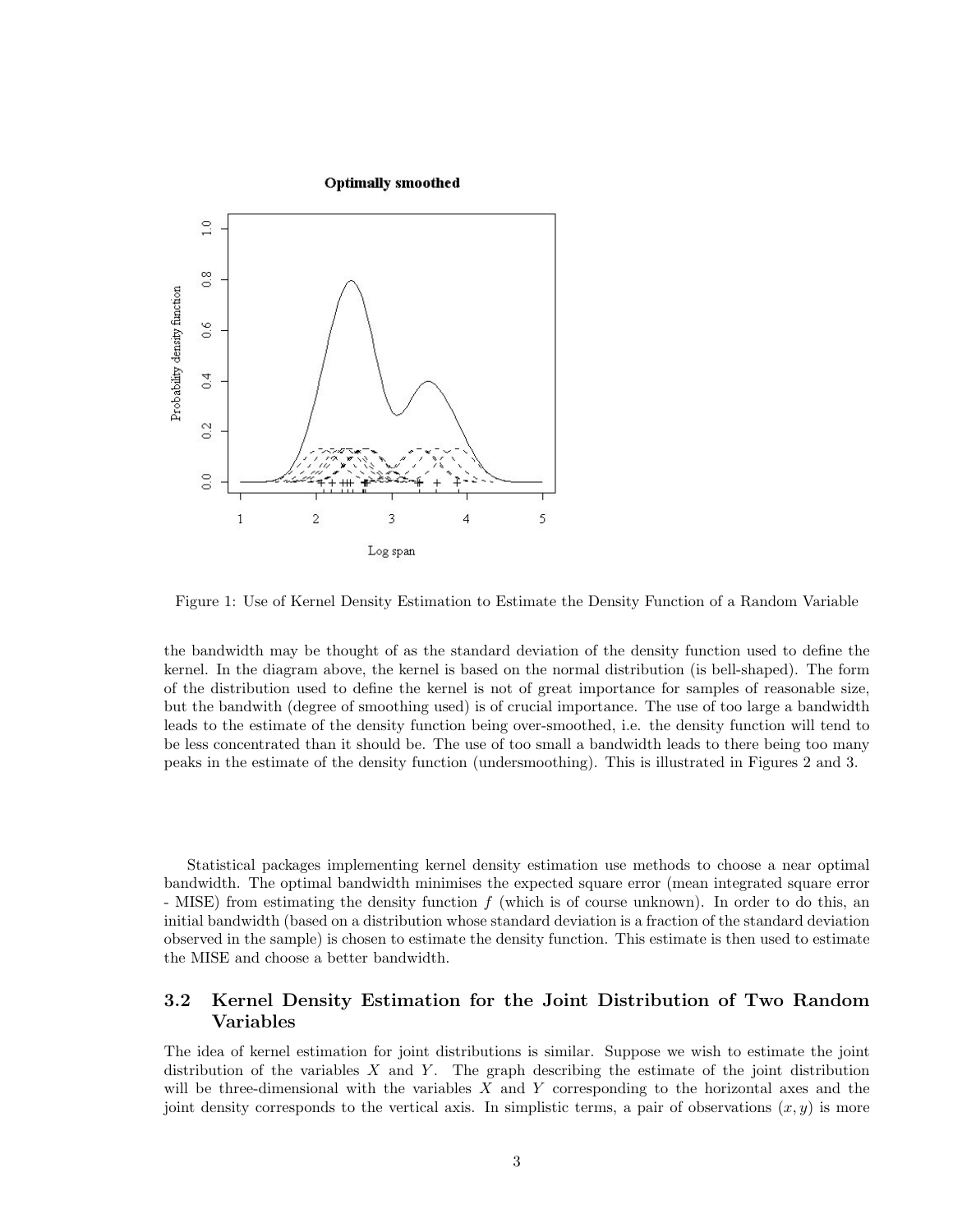

Figure 2: Oversmoothing the Estimate of the Density Function of a Random Variable



Figure 3: Undersmoothing the Estimate of the Density Function of a Random Variable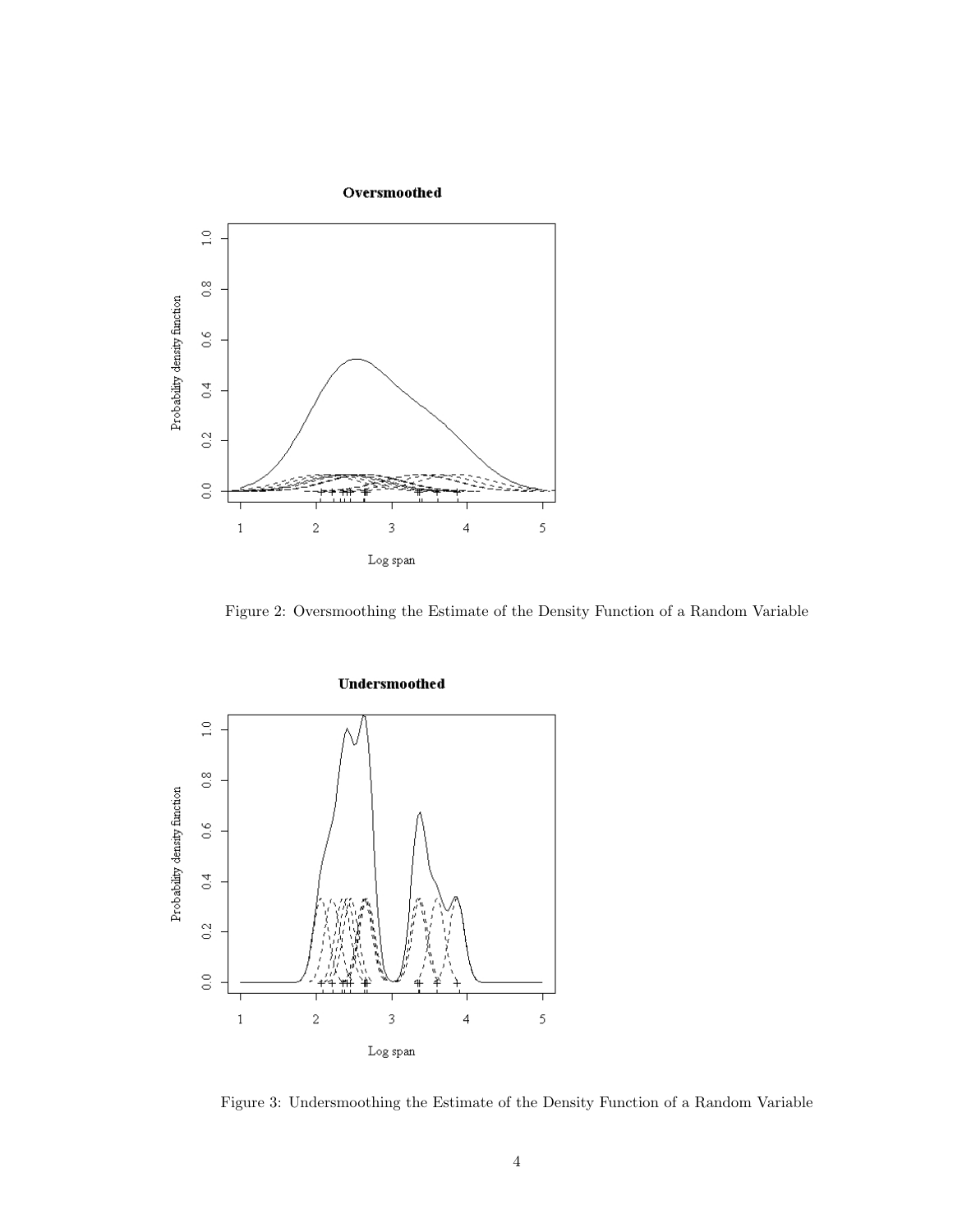likely the greater the value of the density function at  $(x, y)$ . Suppose we have n pairs of observations  $(x_1, y_1), (x_2, y_2), \ldots (x_n, y_n)$ . In the context of this report,  $x_i$  might denote the forecast for the windspeed for day i and  $y_i$  the observed power output of a wind farm at that time. A curved surface is drawn above each point  $(x_i, y_i)$ , such that the volume under the surface is  $\frac{1}{n}$ , the maximum height of the surface is attained at  $(x_i, y_i)$  and the surface is symmetric around  $(x_i, y_i)$ . The estimate of the joint density function is the sum of the heights of these surfaces. Hence, the volume under the estimator of the joint density function is 1. The method used to choose a near optimal bandwidth for the kernel used is similar to the one used in the estimation of the distribution of a single random variable. It should be noted that the optimal kernel for estimating a joint density function reflects the correlation between the two variables.

#### 3.3 Estimation of the Conditional Density Function of Variable Y given the Value of Variable X

The conditional density function of the variable Y given the value of the variable X is given by  $f_{Y|X}(y|x)$ , where

$$
f_{Y|X}(y|x) = \frac{f_{X,Y}(x,y)}{f_X(x)}.
$$

It should be noted that if  $f_X(x) = 0$ , then  $f_{Y|X}(y|x)$  is defined to be 0. Given observations  $(x_1, y_1), (x_2, y_2)$ ,  $\dots$  ( $x_n, y_n$ ), we estimated the conditional density function using

$$
\hat{f}_{Y|X}(y|x) = \frac{\hat{f}_{X,Y}(x,y)}{\hat{f}_X(x)},
$$

where  $f_X(x)$  is the kernel density estimate of the density function of X. It should be noted that this conditional density may be estimated directly without having to separately estimate  $f_X(x)$  by using the following estimator

$$
\hat{f}_X(x) = \int_{-\infty}^{\infty} \hat{f}_{X,Y}(x,y) dy.
$$

## 4 Initial Results

It was impossible for us to collect appropriate data regarding weather forecasts and the power output of wind farms during the few days in which the study group worked. Hence, it was decided that data on observed wind speeds would be used to illustrate the ideas behind the method. The wind speed at a given time on a given day was used to forecast the wind speed at that time on the next day. The data used were the wind times observed at 6am, midday, 6pm and midnight at Cork airport on each day over a period starting from Jan. 1st, 2004 (in total just over 3 years of data).

Initially, the analysis was carried out on the data as a whole (i.e. we did not take into account the dependency of the wind speed on the time of day or season). Secondly, we split the data into four groups according to the time of day at which observations were made (i.e. we took into account the fact that wind speed depends on the time of day, but not the dependency upon season). It was decided not to split the data up according to season (e.g. according to month), since the long-term dependency apparent in weather patterns would mean that the amount of data available in each subsample would be rather small for our purposes.

The data were analysed using code written by Duong (2007) for the R package to carry out kernel density estimation of the joint distribution of several random variables.

#### 4.1 Results for the Data Taken as a Whole

The top graph in Figure 4 shows the contour plot for the estimated joint density of wind speeds on successive days. The orientation of the distribution is clearly from bottom left to top right, which shows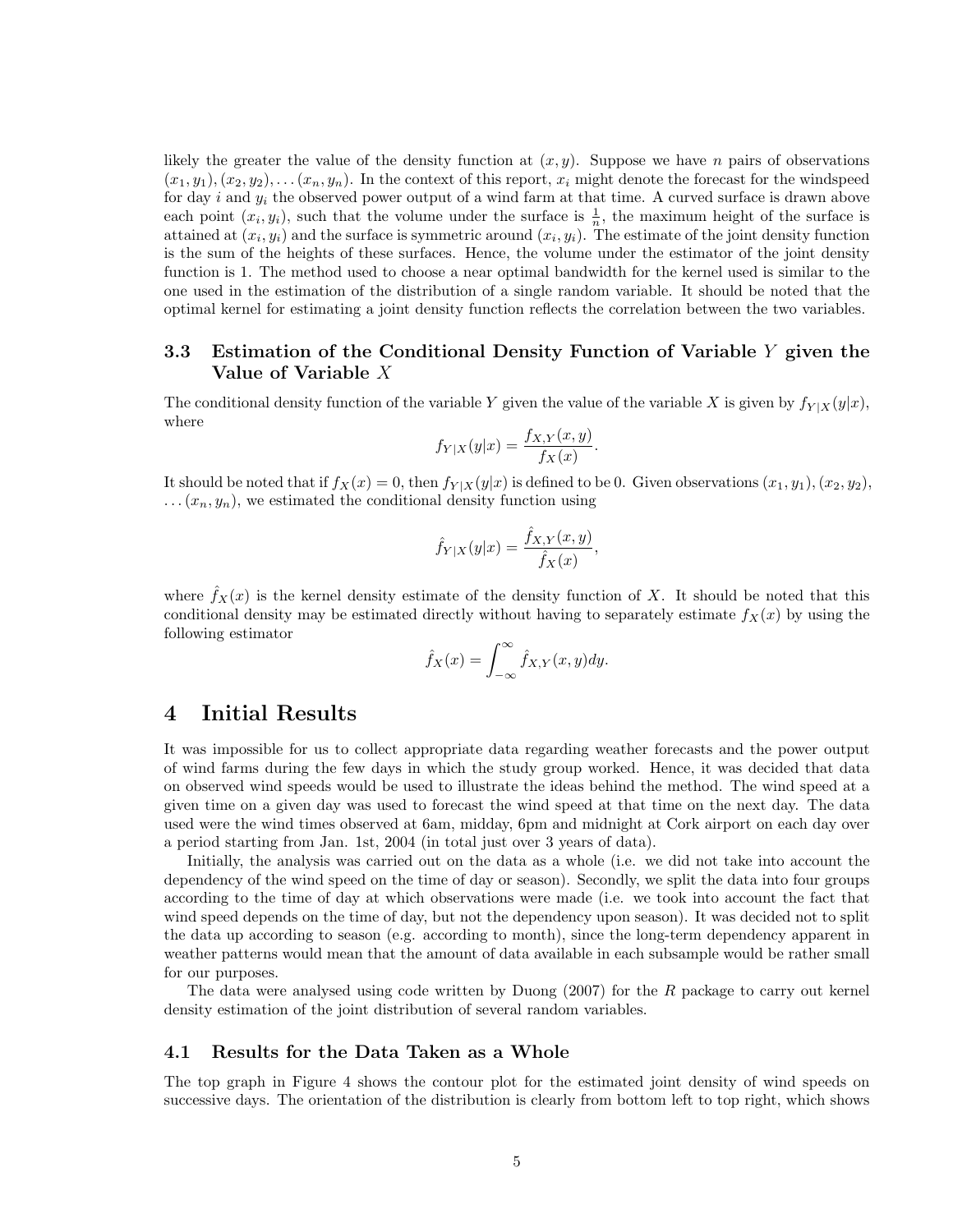

Figure 4: Estimation of the joint density of predicted and observed wind speed

that today's wind speed is a predictor of tomorrow's windspeed. The maximum point of the density function is attained at around 8m/s.

The lower graph in Figure 4 is a cross-sectional view of the estimated conditional density of today's wind speed given yesterday's wind speed. In order to interpret the graph, we inspect vertical cross-sections of this graph. For example, taking yesterday's wind speed (the prediction of today's) windspeed to be 5m/s, the conditional density of today's wind speed increases to its maximum at around 5m/s and then decreases. As yesterday's (the prediction of) windspeed increases, the point at which the maximum of the conditional density of today's wind speed also increases. This confirms the clear positive correlation between today's and yesterday's wind speed. It should also be noted that this relation becomes less clear at extreme wind speeds (above 20m/s). This is due to the fact that since there are less observations of such wind speeds, estimation of the conditional distribution of today's wind speed given yesterday's wind speed becomes much less accurate. One possible solution of this problem would be to group extreme wind speeds together. This problem will be addressed in context of the model proposed in the conclusion.

Figures 5, 6 and 7 give the estimated conditional density of today's windspeed given yesterday's wind speed was  $10m/s$  (a commonly observed wind speed) for a) all 4 times of the day, b) 6am and c) midday, respectively. These conditional density functions are, as we would expect, slightly right-skewed and have maximum points around 9-10m/s. The time of the day does not have a big influence of this distribution, but it can be seen that there is a longer tail for the conditional distribution for the wind speed at midday than for the wind speed at 6am. This indicates that when only a small amount of data is available, it would be reasonable to group different times of the day together, in order to estimate wind speed given a prediction (given the prediction was reasonably common). However, taking account of the time of day would enable more accurate estimation of the conditional distributions when a large amount of data was available.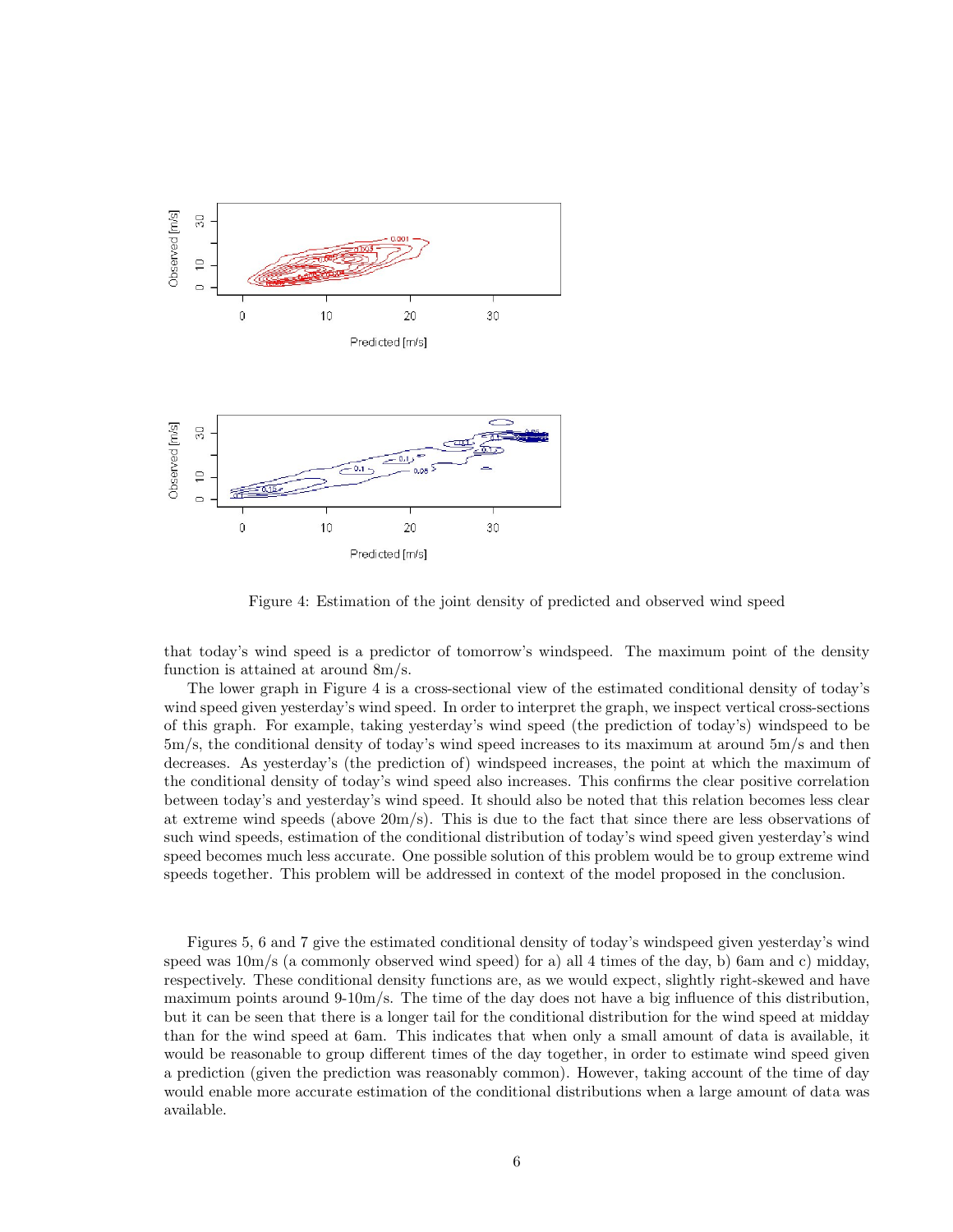

Figure 5: Conditional distribution of today's wind speed given the predicted windspeed was 10m/s (all times of day)

Figure 8 shows the estimate of the conditional distribution of today's wind speed given yesterday's wind speed was 1 m/s. This illustrates that the estimation of the conditional distribution of today's wind speed is inaccurate for extreme predictions, since there are very few such predictions. In this case when limited data is available, then extreme predictions should be appropriately grouped together. This will be considered in the conclusion.

#### 4.2 Interpretation of Results

There is a visible positive correlation between wind speeds observed on successive days. This can be seen clearly from the graph of the contours of the conditional distributions for the observed wind speed given the prediction (yesterday's wind speed). The coefficient of correlation between the predictions and the observations is 0.7228.

The model we propose predicts power output on the basis of the actual forecast from the previous day. This forecast will be a better predictor of tomorrow's wind speed at a weather station than the previous day's wind speed. However, the wind speed at the weather station is not a perfect predictor of the power output of local wind farms. Thus, it is not clear whether the correlation between forecast wind speed and power output should be less than or greater than the correlation between wind speeds at the weather station on successive days (estimated to be 0.7228).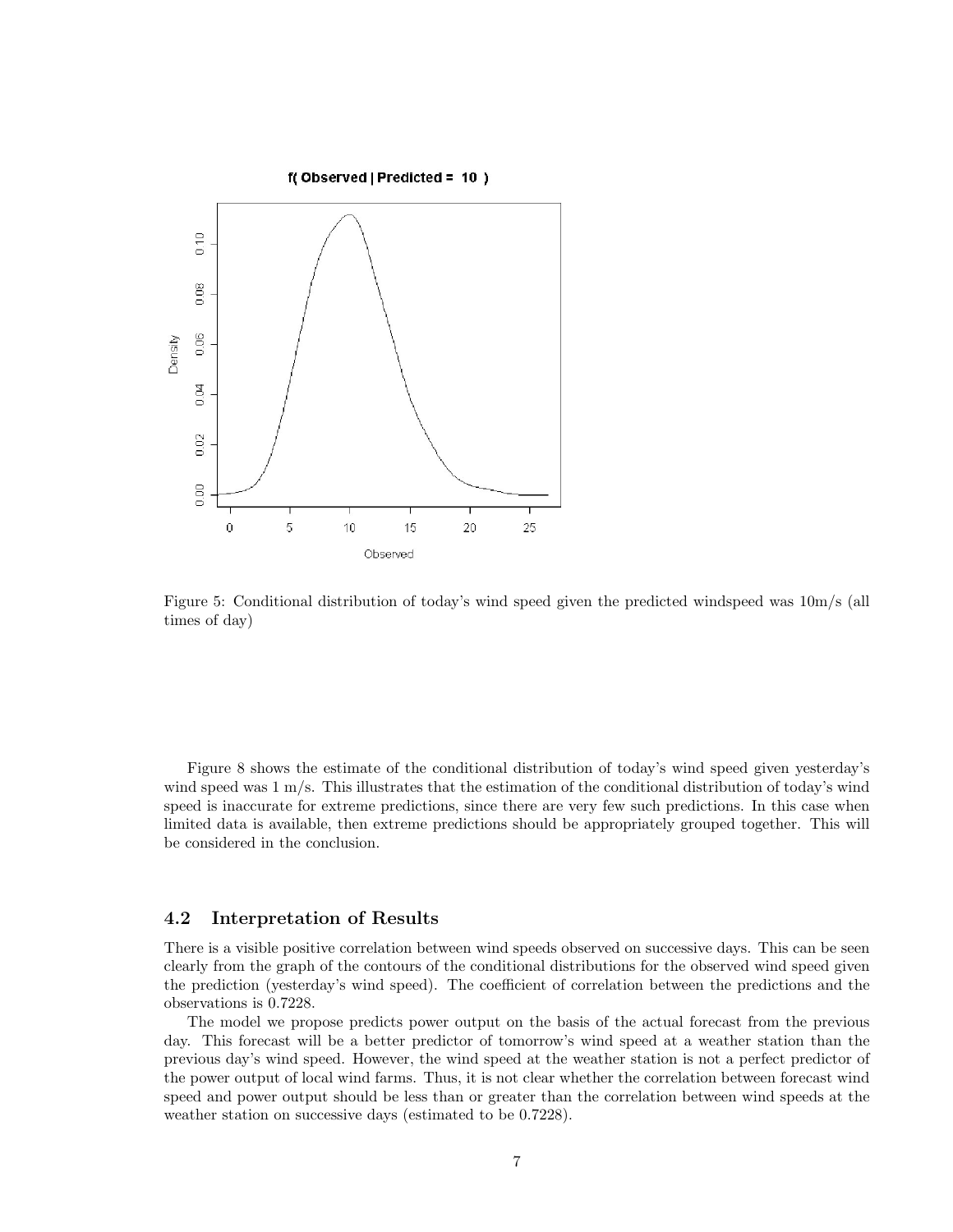

Figure 6: Conditional distribution of today's wind speed given the predicted windspeed was 10m/s (6am)



Figure 7: Conditional distribution of today's wind speed given the predicted windspeed was 10m/s (midday)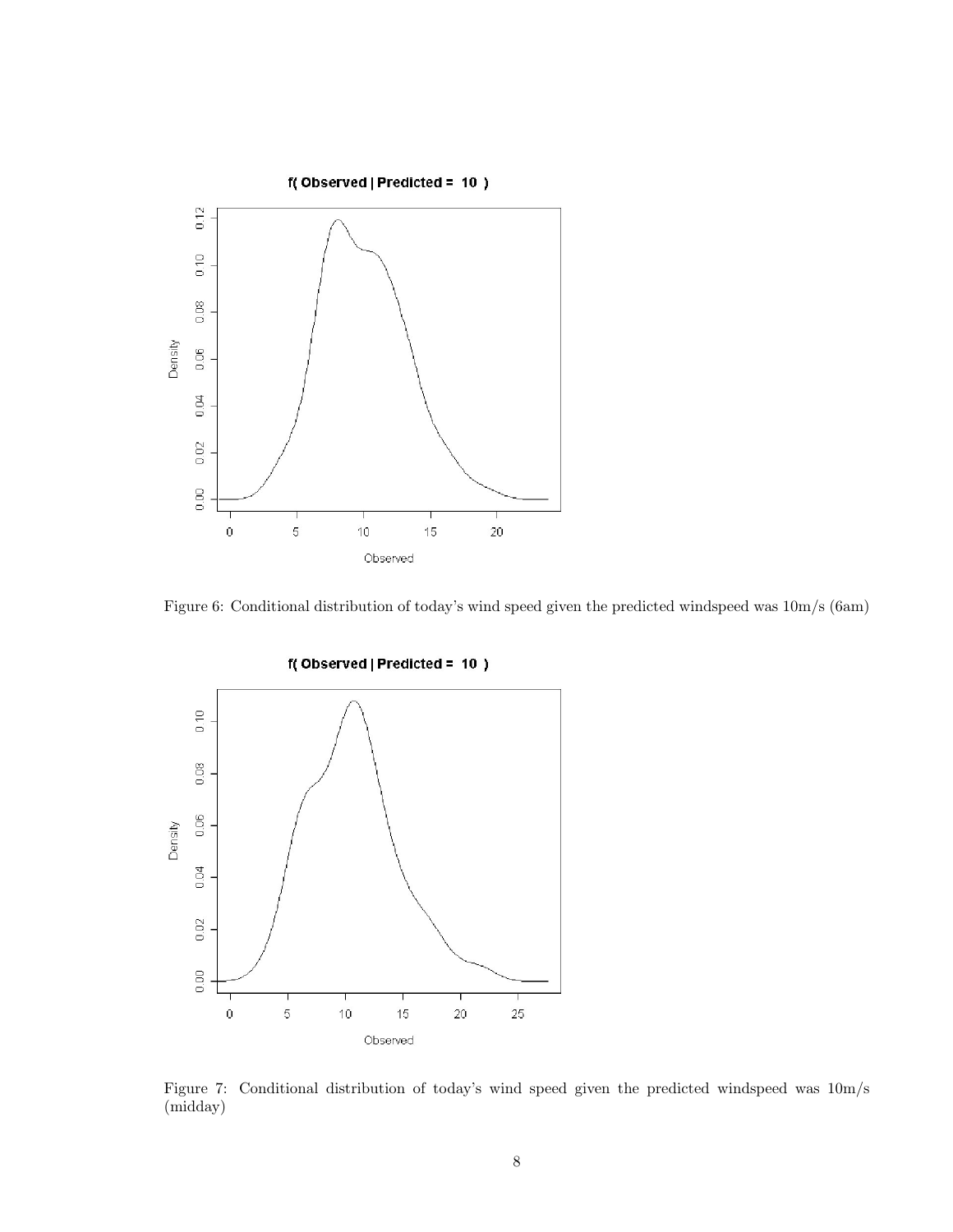

Figure 8: Conditional distribution of today's wind speed given the predicted windspeed was 1m/s (6am)

It should be noted that although the method used calculated "near optimal" bandwidths, the joint distributions had several maximum points. It is assumed that this is due to the fact that the observed windspeeds are given to the nearest metre per second. This means that there will tend to be local maxima of the estimated density function at points where both variables take integer values (i.e. rounding the observations to the nearest m/s leads to undersmoothing of the estimated density curve).

In relation to the model proposed, we wish to estimate the conditional distribution of the power output of a farm or region based on the wind speed forecast. The observed power output can be measured very accurately, while the wind speed forecast is generally to the closest metre per second. In this case it may be best to directly estimate the conditional distribution of the power output given the forecast for the wind speed is k metres per second. In order to do this, we would take all the observations of the power output given such a forecast. The estimation of this conditional distribution can then be done by kernel density estimation of the distribution of a single random variable. In the case a forecast wind speed is rare, we may group similar forecasts. The undersmoothing problem observed above should not occur.

# 5 Advantages and Disadvantages of the Model

It should be noted here that the model has not been tested in any way, due to the impossibility of collecting appropriate data in the time available. However, one obvious advantage of the model is its simplicity. The method can also be used at differing levels. It can not only be used to estimate the power output of one wind farm given forecast data, but also estimate the total power output of wind farms in a given region. This data driven method takes into account the correlations between the outputs of the individual wind farms in a very natural way, without any complex analysis.

Due to the geography of Ireland (it is not a large country and the vast majority of wind farms lie in the west of the country), it should be relatively simple to extend the model to one that predicts the output of wind farms on a national scale. This may be done by using historical data on the total output of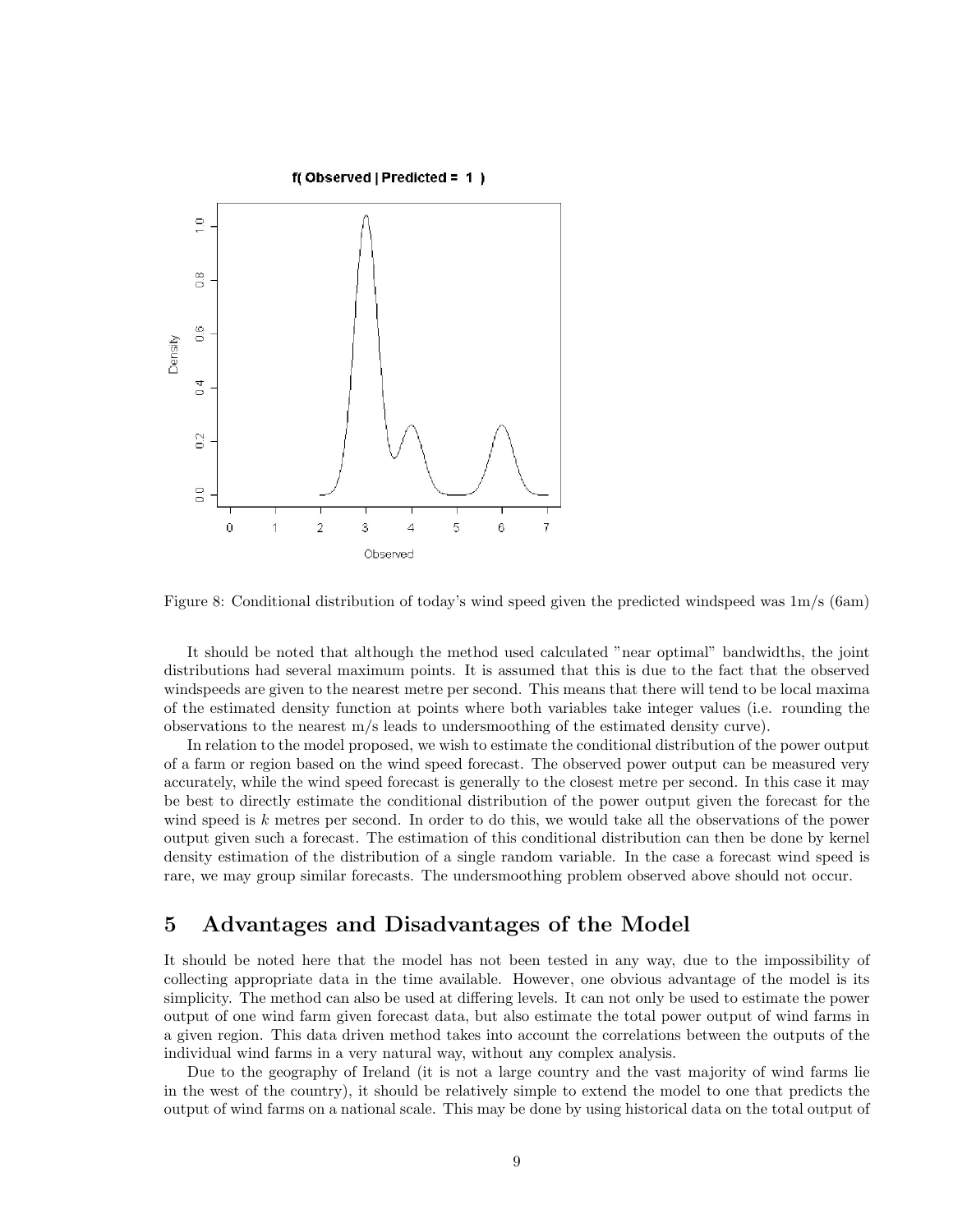wind farms and forecast data from several weather stations and estimating the conditional distribution of power output given these combined forecasts. One problem here might be the choice of an appropriate set of weather stations. However, there are a relatively small number of weather stations spread reasonably evenly over the country. Hence, it should not be a great problem to choose a small number of weather stations such that we have a representative forecast for areas in which wind farms are located.

However, there are drawbacks of such a data driven approach. Firstly, a large amount of data on the output of wind farms and weather forecast data are needed. Secondly, this historical data only refers to the set of wind farms that are currently in existence and new wind farms will come online in the near future. Obviously no historical data is available for these wind farms. The method would have to be adapted to deal with this problem. In the short term, we may predict the power output of a wind farm on the basis of the power output of a local wind farm that uses the same or similar turbines. Such estimation will not be ideal due to the different location of these two wind farms. In the medium term, we may estimate the relationship between the power output of these two wind farms and use this to predict the power output of a relatively new wind farm. In the long term, the historical data available for this wind farm will enable its inclusion into the standard model described above.

Another problem is the short time scale required in the bidding process. A bid must be offered for each 30 minute period. Weather fronts will pass through the wind farms in a region at slightly different times, which makes prediction of power output more difficult. Such volatility, however, should be apparent in the forecast for a given period. It seems possible that taking account of this volatility will make estimation of the distribution of the power output more accurate. The power output may not only be affected by wind speed, but also by the direction of the wind. Hence, using the forecasted direction of the wind may be a predictor of power output.

# 6 Conclusions and Recommendations

It must be stressed that the model has not been tested and such testing is necessary before implementation. In order to test this model, it is necessary to collect data regarding the power output of wind farms at both local and national levels and forecasts for wind speeds at weather stations selected to cover the areas in which wind farms are situated. Such data should cover a period of a least a couple of years in order to estimate the conditional distribution of power output given forecast data on the basis of historical data.

Although wind speeds do show a lot of variation according to season and time of day, conditioning on the forecast wind speed will take account of a large part of this variation. It thus seems that unless a very large amount of data is available, there is no great advantage of estimating the conditional distribution of power output according to the time of day or season of the year.

One major problem of such a data driven approach is the fact that the number of wind farms is continually increasing. New wind farms cannot be fully integrated into such a model and if initial results show that the basic model can accurately estimate the conditional distribution of the power output of a well established wind farm or set of well established wind farms, work should be done on ways of integrating new wind farms into a more generalised version.

In this case, research should also be done on whether information on the volatility of the weather and other factors, such as wind direction, can be used in order to improve the model.

# References

- [1] Duong T. (2007), ks: Kernel Density Estimation and Kernel Discriminant Analysis for Multivariate Data in R. Journal of Statistical Software, 21, issue i07.
- [2] Haslett J. and Raftery A. E. (1989), Space-Time Modelling with Long-memory Dependence: Assessing Ireland's Wind Power Resource. Applied Statistics, 38, 1-50.
- [3] Pinson P. and Kariniotakis (2004), On-line Assessment of Prediction Risk for Wind Power Production Forecasts. Wind Energy, 7:119-132.